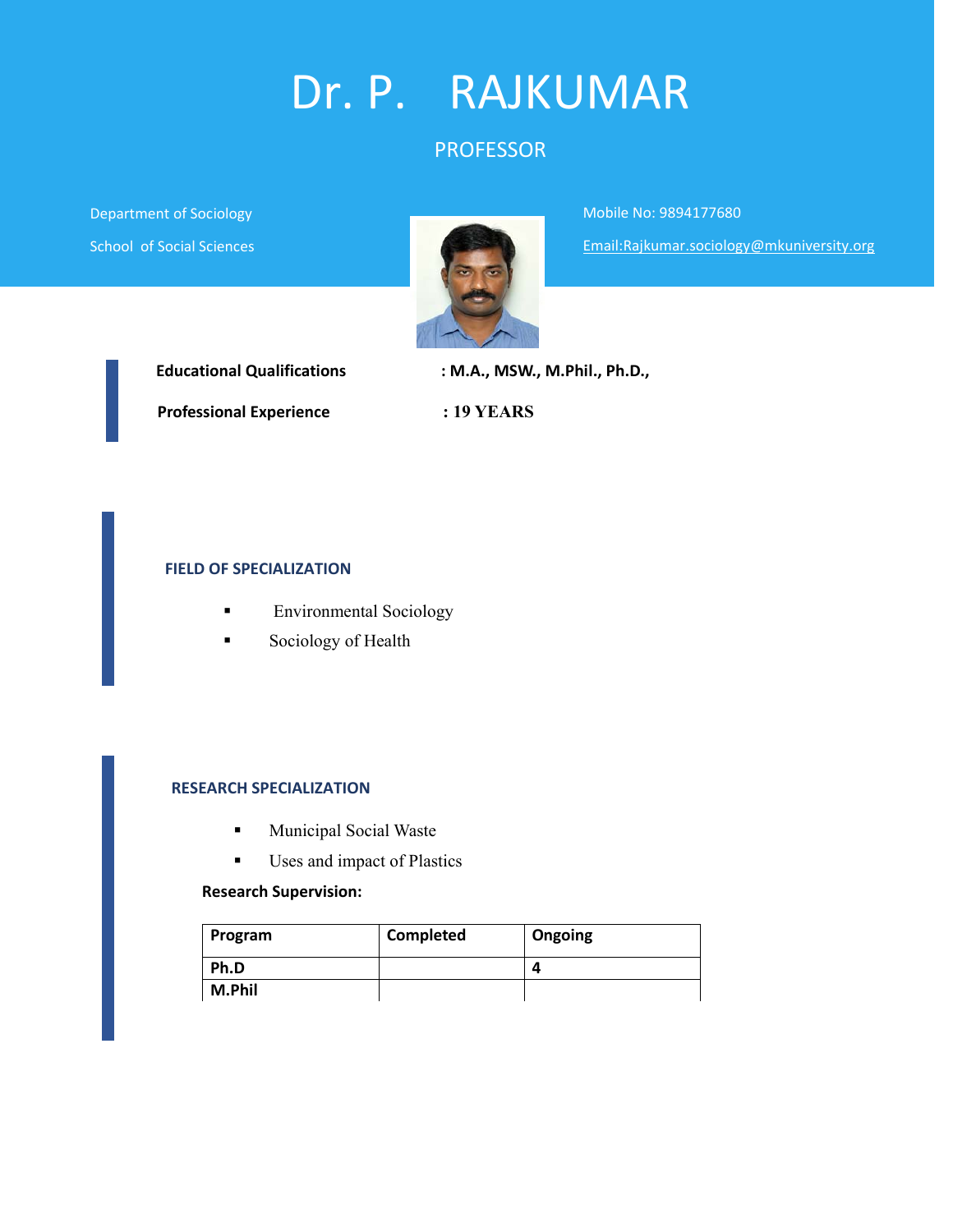#### **PROFESSIONAL EXPERIENCE**

| <b>No</b>      | <b>Institution</b>          | <b>Position</b>  | From (date) | To      | <b>Duration</b> |
|----------------|-----------------------------|------------------|-------------|---------|-----------------|
|                |                             |                  |             | (date)  |                 |
| 1              | <b>Annamalai University</b> | Lecturer         | 10.01.2002  | 03.08.2 | 12 Years        |
|                |                             |                  |             | 014     |                 |
| $\overline{2}$ | Madurai Kamaraj             | <b>Associate</b> | 04.08.2014  | 03.09.2 | 3 Years         |
|                | <b>University</b>           | Professor        |             | 017     |                 |
| 3              | Madurai Kamaraj             | <b>Professor</b> | 04.09.2017  | Till    |                 |
|                | <b>University</b>           |                  |             | date    |                 |

### **RESEARCH COLLABORATION (BOTH NATIONAL & INTERNATIONAL)**

| Name of the        | <b>Institute</b>  | Collaboration  | <b>Collaboration Output</b>      |
|--------------------|-------------------|----------------|----------------------------------|
| Collaborator       |                   | <b>Details</b> | (Papers/Patents/Research/Online) |
| Arumugam           | Pondicherry       | Research       | 9 papers                         |
| Sankaran           | <b>University</b> |                |                                  |
| <b>Allah Baksh</b> | Annamalai         | Research       | 1 paper                          |
|                    | university        |                |                                  |

#### **PUBLICATIONS**

- 1. V. Kalaiyarasi, **P. Rajkumar\*.** 2020. **'Impact of Climate Change on Elderly Health'** *International Journal of Management* **(Scopus Indexed)** Vol. 11 (12). 1273‐1278.
- 2. Arumugam Sankaran, **Ponnusamy Rajkumar\*.** 2020. **'Nexus between Income and Health Expenditure: What do the Data of South Asian Countries Say?'** *Journal of Critical Reviews* (**Scopus Indexed**) Vol. 7, (18). 4080‐4087.
- 3. **P. Rajkumar.** 2011. **"Plastic waste – A Menace"** *Indian Journal of Social Development* Vol.11 (1). 2011.